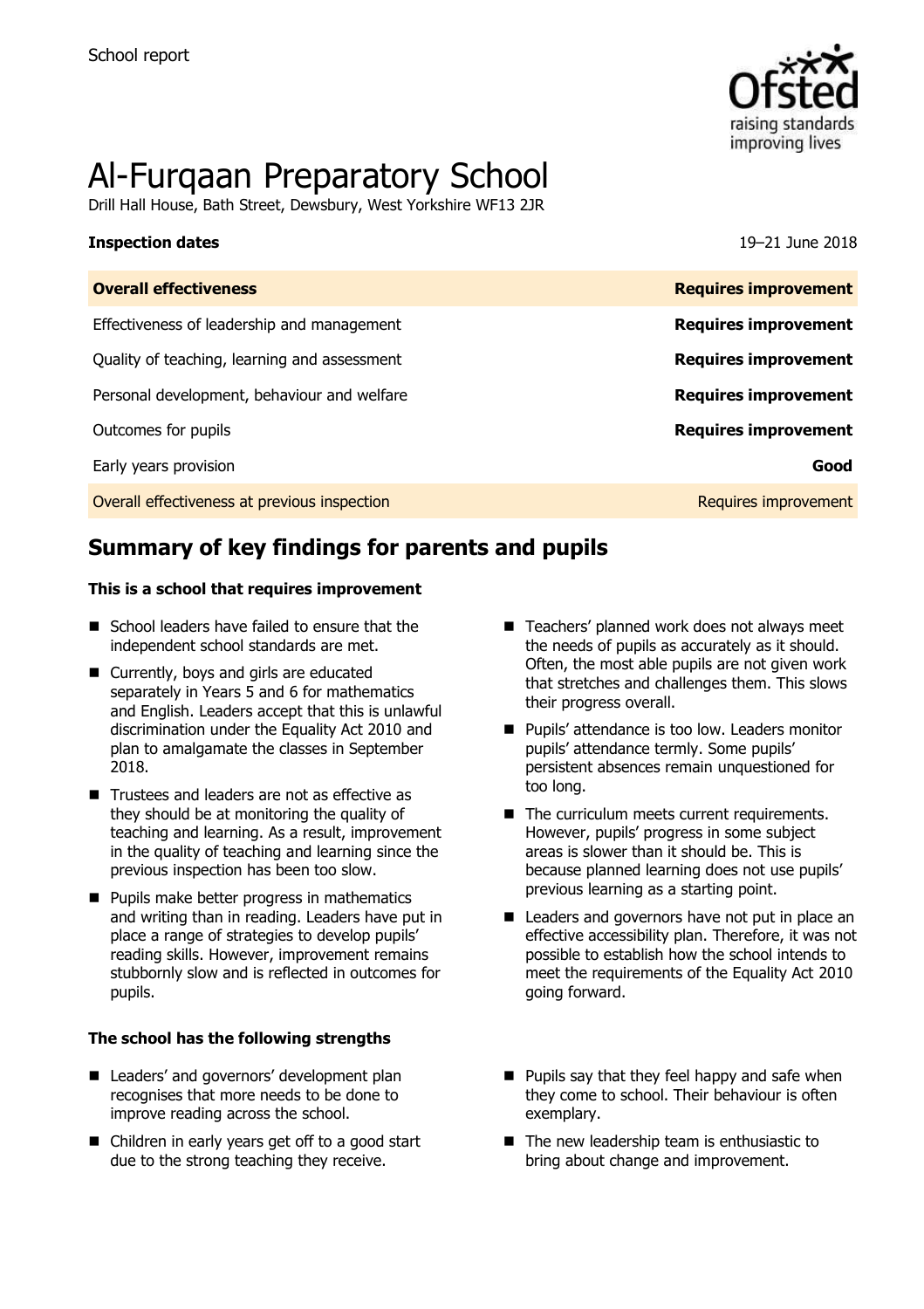

## **Compliance with regulatory requirements**

■ The school must take action to meet the requirements of the schedule to the Education (Independent School Standards) Regulations 2014 and associated requirements. The details are listed in the full report.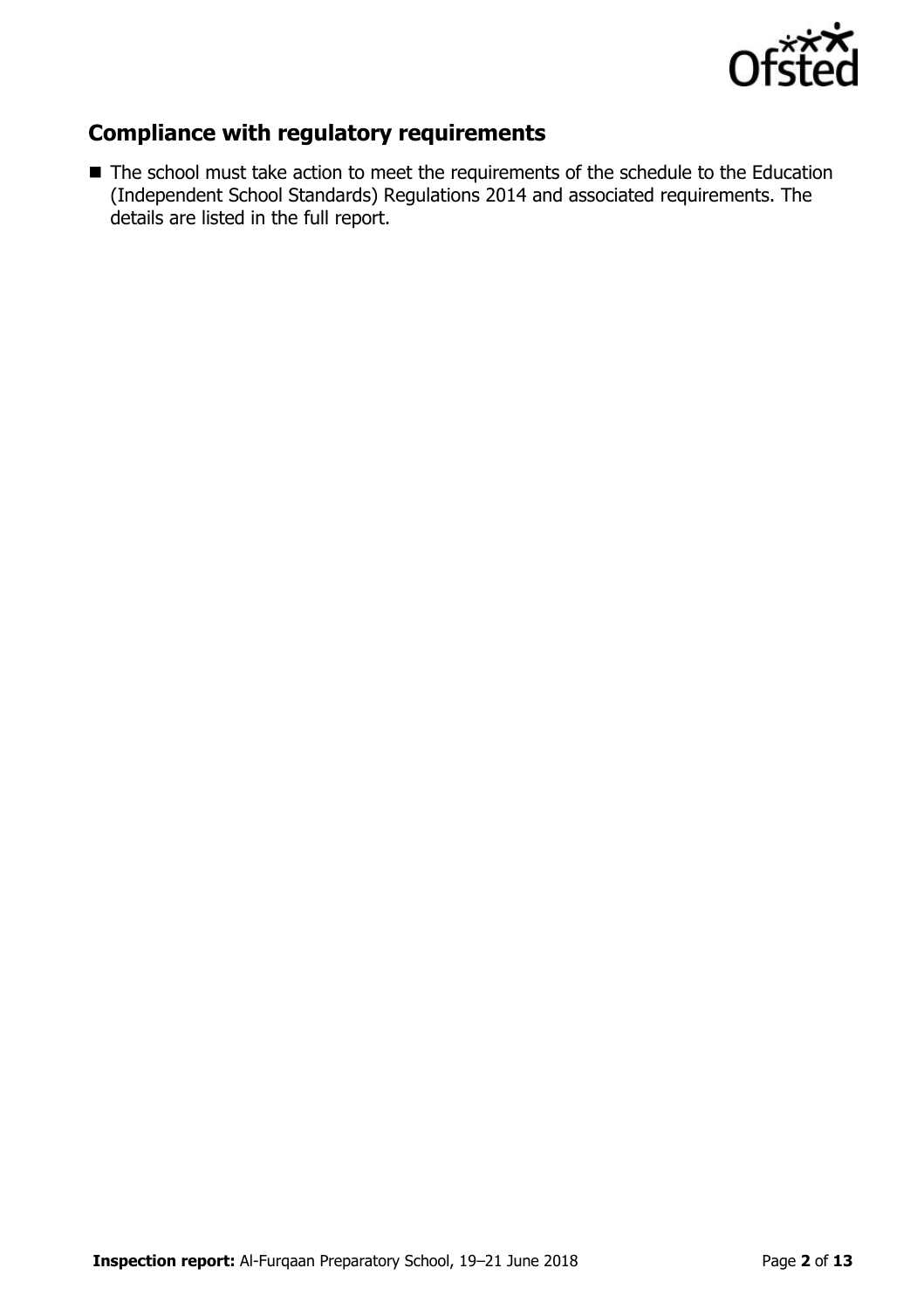

# **Full report**

### **What does the school need to do to improve further?**

- Improve the quality of leadership and management by:
	- ensuring that all the independent school standards are met
	- ensuring that planned actions to end the school's unlawful discriminatory practice of segregating older pupils by gender continue to be carried out (although not taken into account in this inspection when determining judgements, this will be taken into account from September 2018: see 'Information about this school' section of this report)
	- taking urgent and effective action to produce an up-to-date accessibility plan for the school
	- putting into place a more robust system for tracking pupils' levels of absence
	- increasing the level of accuracy in the monitoring of teaching and learning so that strengths and weaknesses are recognised and acted upon
	- making sure that the planned curriculum enables pupils to make good progress from year to year in all subject areas.
- Increase the effectiveness of teaching, learning and assessment in order to improve pupils' outcomes by:
	- making sure that work set matches the needs of individual pupils more accurately
	- ensuring that planned work for the most able pupils offers them sufficient stretch and challenge
	- more accurately analysing what is needed to improve pupils' reading skills across the curriculum.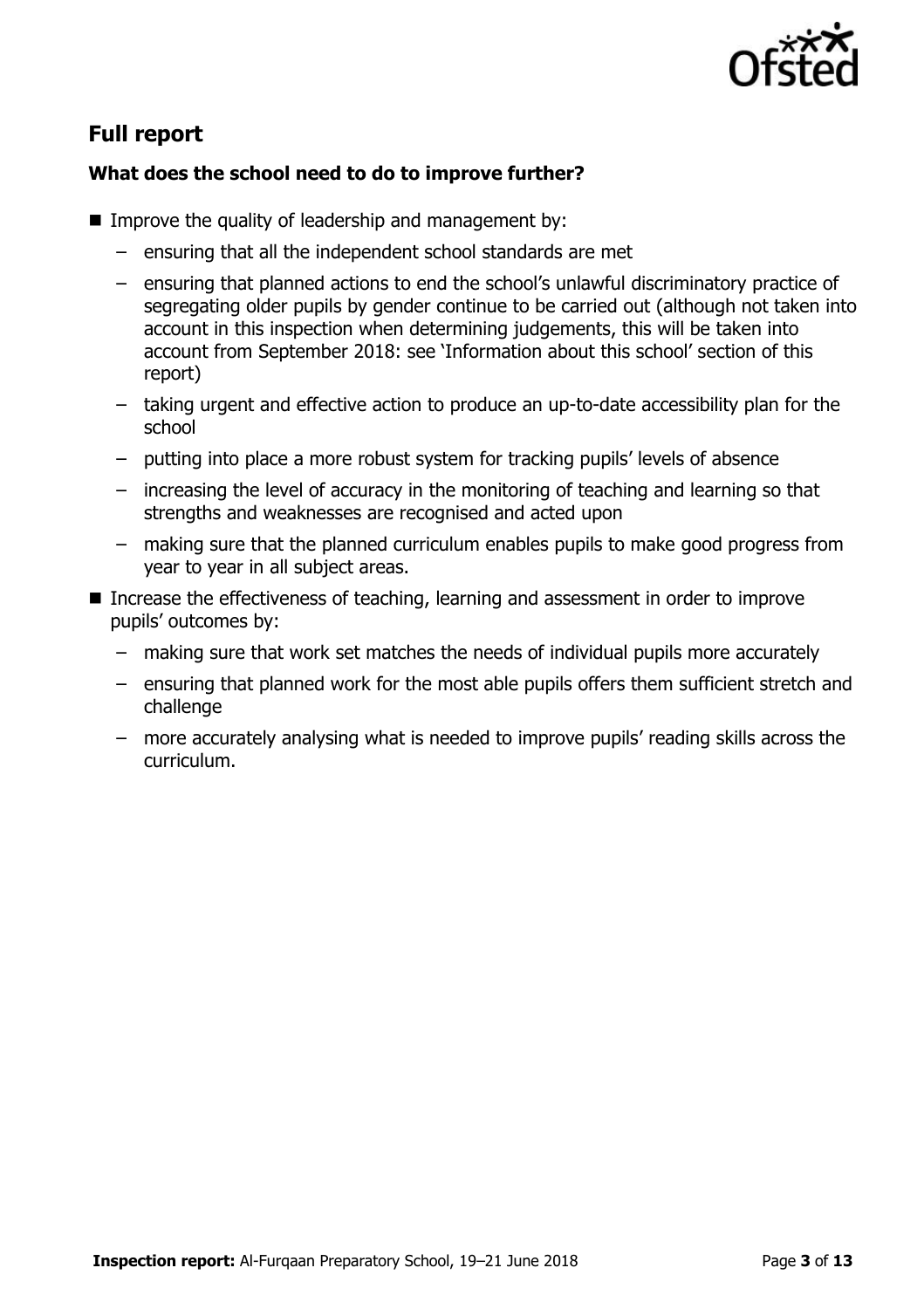

# **Inspection judgements**

#### **Effectiveness of leadership and management Requires improvement**

- The proprietor, governors and school leadership team have not ensured that all the independent school standards have been met. There are a number of unmet standards relating to the quality of teaching and learning and leadership and management.
- At the time of the inspection, school leaders were unable to produce an up-to-date accessibility plan. As a result, leaders were not able to demonstrate how the school is meeting the requirements of section 3 of the Equalities Act 2010.
- School leaders are currently continuing the discriminatory practice of segregating boys and girls for English and mathematics in Years 5 and 6. School leaders, governors and the proprietor were aware that this practice is unlawful before the start of the inspection. Leaders are beginning to take action to stop this practice. For example, pupils are no longer segregated in the afternoons. Parents spoken to during the inspection confirmed that they had been informed that from September 2018, pupils will no longer be segregated. This practice was not taken into account when reaching the judgements at this inspection.
- Leaders regularly monitor the quality of teaching and learning. However, they do not always identify with sufficient clarity what is required to bring about improvement. Too often, monitoring focuses on, for example, the organisation in the classroom, and too little on actual learning. This has slowed improvement to teaching and learning since the previous inspection.
- The school offers pupils a broad and balanced curriculum. However, in some subject areas, for example the study of Arabic, planned learning does not always build upon previous learning because some activities are repeated. This slows pupils' progress over time.
- Currently, school leaders carry out checks on pupils' attendance at termly intervals. Where pupils are absent for more than five days in a term, parents are invited into school to discuss the absence of their child. Parents are also asked to sign a contract promising that they will ensure that their child's attendance increases. However, a scrutiny of the school's attendance registers showed that a small but significant number of children had high levels of absence, particularly in key stage 1. Leaders are aware that the current system needs further adjustment, but have yet to take action to bring about improvement.
- The recently formed leadership team is enthusiastic and is passionate about bringing about improvement in school. For example, the school development plan rightly identifies most of the key targets and actions needed to ensure improvement. Leaders are beginning to have a stronger understanding of how to bring about improvements, but the impact of their efforts has yet to be seen.
- Pupils who attend the school take national tests at the end of key stage 2 and are assessed against national standards at the end of key stage 1. Results from national tests at the end of Year 6 last year showed that pupils attained higher standards than others nationally in mathematics and attained similar standards to the national average in writing. However, pupils attained lower scores in reading than their peers nationally.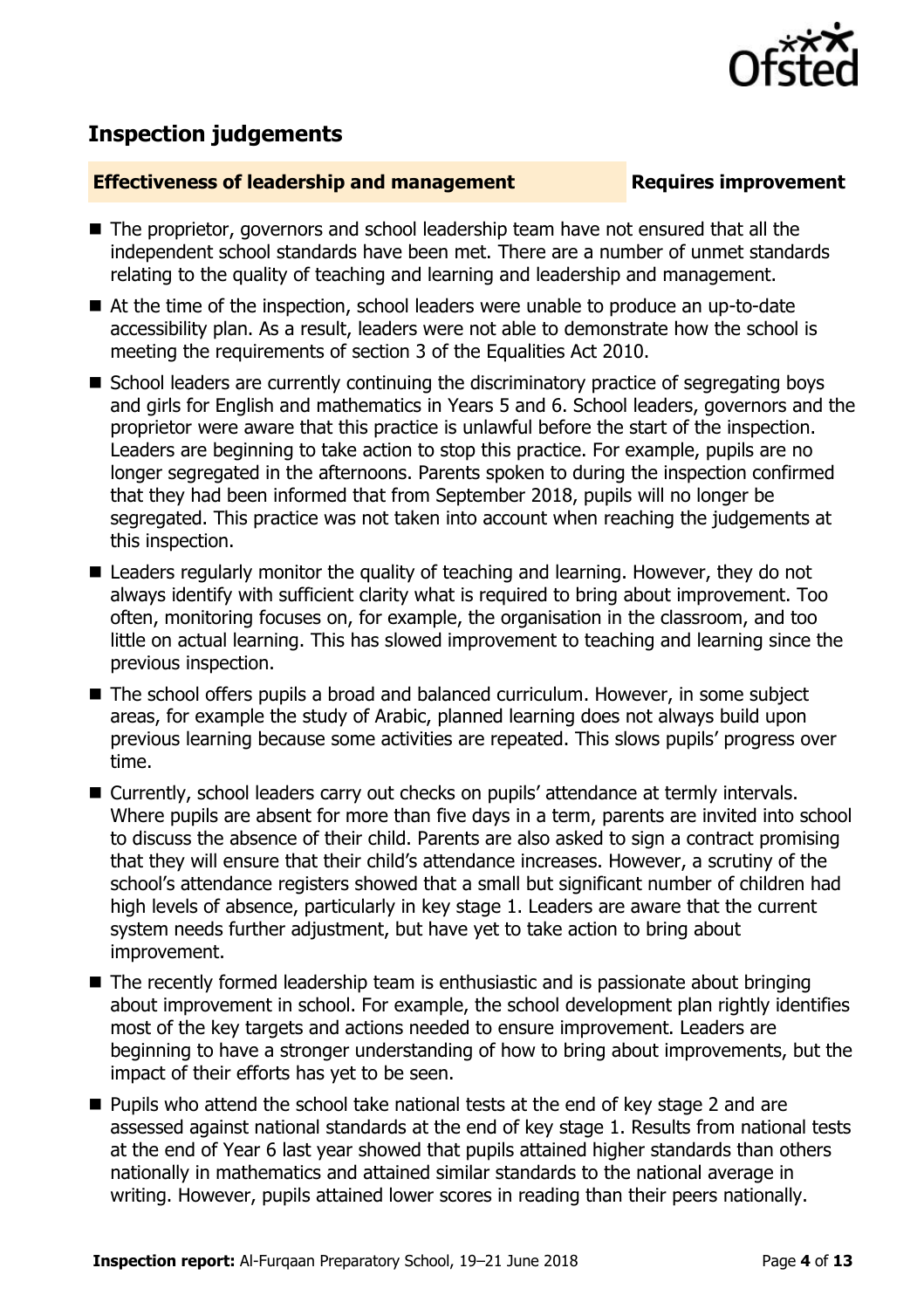

Leaders are aware of the need for improvement, but current school data suggests that pupils' reading skills are still behind those in writing and mathematics.

■ The school curriculum offers pupils a wide range of different activities which help develop pupils' spiritual, moral, social and cultural understanding. For example, at the time of the inspection, younger pupils visited a local farm, which enabled them to learn about where food comes from and how to conserve the countryside. This, coupled with visits from members of Parliament and local councillors, enables pupils to understand the democratic process within the United Kingdom and ensure that they develop an understanding of British values.

### **Governance**

- The current proprietor joined the school in a governance role soon after it opened in 1996. The longevity of his service has allowed him to develop an understanding of the needs of the school.
- The current governing body is made up of four governors, including the proprietor. A recent addition to the governors is a parent governor, who works within social care and has a clear understanding of the safeguarding challenges within the area.
- Governors' range of skills and knowledge enables them to challenge senior leaders in most areas. For example, they ensure the financial propriety of the school. Governors' understanding of pupils' progress is less strong than in other areas. As a result, improvement in pupils' outcomes has been slower than it could have been since the previous inspection.
- Governors failed to inform the Department for Education that they had five more pupils on roll than the school is currently registered for. This is a breach of registration requirements.

### **Safeguarding**

- $\blacksquare$  The arrangements for safeguarding are effective.
- Leaders and managers have ensured that all safer recruitment checks are carried out in a timely manner for staff. Staff files are orderly and are regularly updated.
- Staff receive regular training and are clear about what to do should pupils raise concerns with them. They are clear that safeguarding pupils is a key priority within the school.
- Child protection files scrutinised during the inspection showed that the designated safeguarding lead has worked closely with other agencies to ensure the welfare and safety of pupils in his care.
- Staff meet and greet parents at the start and finish of the school day. This enables parents to gain information about how the school day has been for their child, as well as ensuring the safety and well-being of all pupils.

#### **Quality of teaching, learning and assessment Fig. 2.1 Requires improvement**

Boys and girls in Years 5 and 6 are segregated when they are taught mathematics and English. Girls and boys follow the same curriculum and achieve to a similar standard.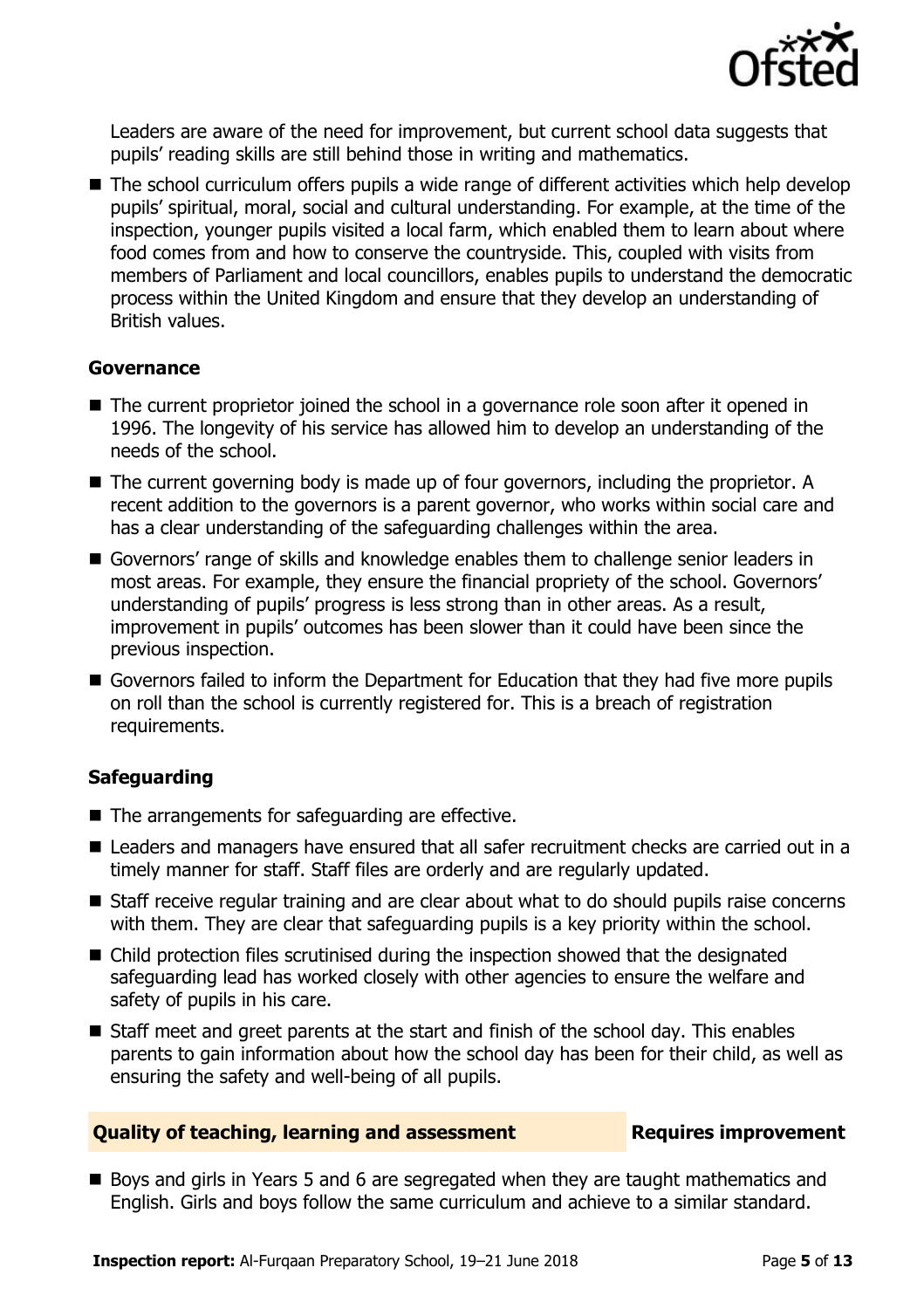

School leaders are aware that segregating by sex is discrimination under the Equality Act 2010 in the absence of a legal justification. School leaders are taking steps to cease the practice from September 2018.

- Staff do not always use information relating to pupils' previous learning to plan future learning. As a result, activities chosen do not always match the needs of individual pupils as closely as they could. This reduces the speed and depth at which pupils learn, and slows their progress.
- Most-able pupils do not make as much progress as they could. This is because their specific needs are not always recognised by staff. For example, a register is kept of pupils with additional needs. They are often set more challenging homework in order to accelerate their progress. However, often in class, they are given the same work as other pupils without extended challenge. Work in books, looked at during the inspection, confirmed that when this happens, progress slows for these pupils.
- **Pupils made slower progress in reading than in writing and mathematics last year. Staff** have put in place a range of different strategies to improve pupils' reading skills. For example, staff have put on training sessions for parents in order to help them to support their children's reading. Daily reading sessions take place in all classes in school. Despite these strategies, improvement in reading remains stubbornly slow. This is due in part to a lack of understanding by some staff of the processes involved in learning to read. Leaders are planning further staff training to improve staff knowledge and skills, but as yet this has not happened.
- Staff work very closely together as a team in each classroom. They offer effective support for pupils who have special educational needs (SEN) and/or disabilities.
- **Pupils respect staff and are keen to learn. Their behaviour in the classroom is at times** exemplary, particularly when the work set interests and engages them.

### **Personal development, behaviour and welfare <b>Requires improvement**

#### **Personal development and welfare**

- The school's work to promote pupils' personal development and welfare is good.
- **Pupils spoken to say that they feel safe and well cared for in school. They demonstrate** respect for each other, staff and visitors both inside and outside the classroom.
- **Pupils nearly always listen attentively in lessons and show mature attitudes when giving** and receiving feedback with peers in lessons.
- The school provides pupils with many and varied opportunities to develop their understanding of wider British society. Pupils have the opportunity to visit a range of different locations, including the local mining museum and play facilities. Themed days and weeks, including the International Day of Peace, anti-bullying week, poetry competition day, and international hijab day, enable pupils to develop and deepen their levels of spiritual, moral, social and cultural understanding and self-esteem.

#### **Behaviour**

■ The behaviour of pupils requires improvement.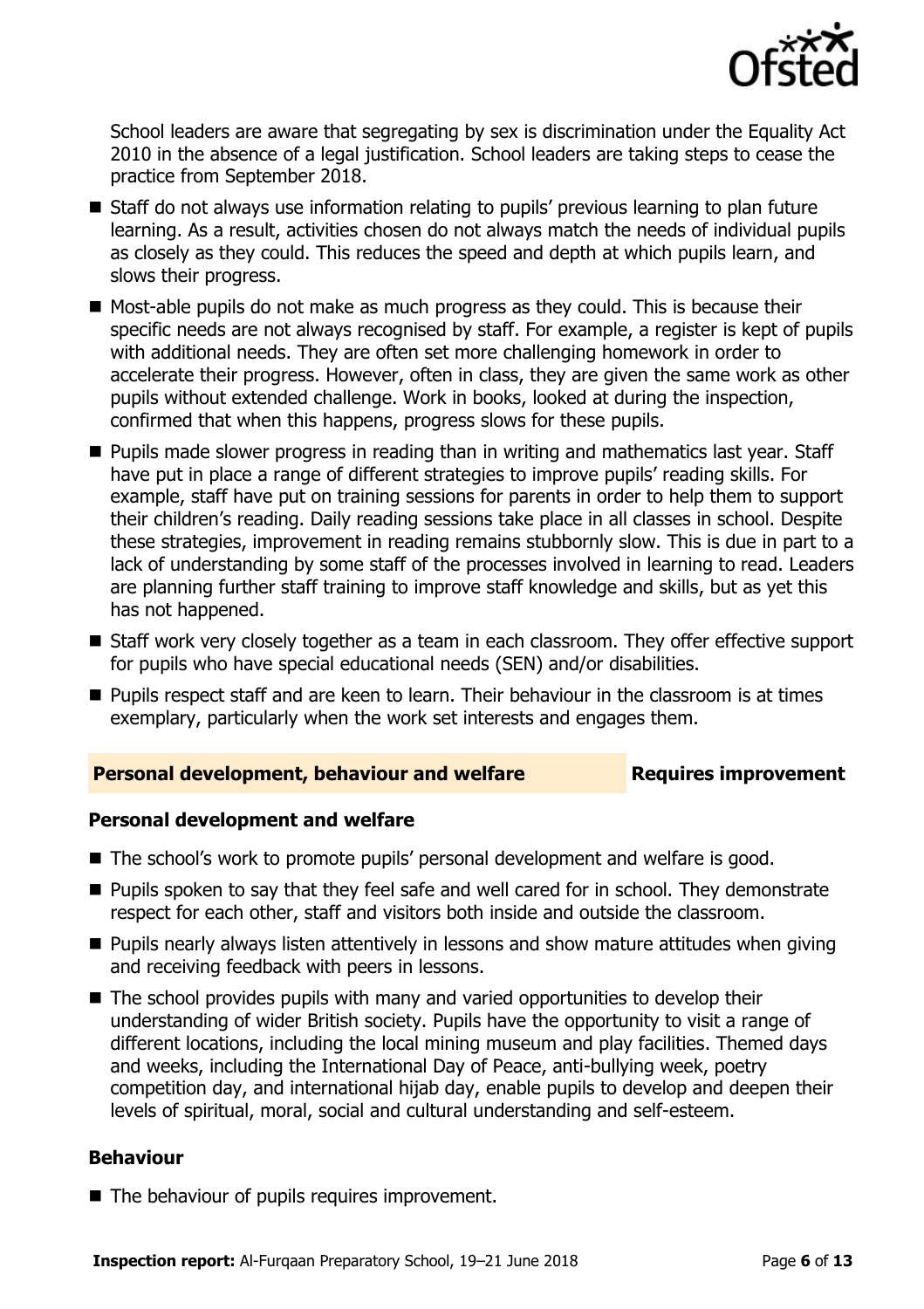

- Behaviour requires improvement because pupils do not always attend school as often as they should, and nor do they always arrive at school on time. A higher than average level of absence and a lack of punctuality have an impact on the learning and progress made by some pupils.
- **Pupils' attendance overall is lower than that in other primary schools nationally. On the** day of the inspection, attendance stood at just 93%. Overall attendance last year was 94.6% and current attendance for this year is 95%. School leaders are aware that systems in place to monitor pupils' attendance need to be tightened up, but do not have firm plans in place for future improvement.
- **Pupils' behaviour in lessons and around the school is often very good, with little low-level** disruption seen in lessons. At breaktime, pupils play happily together and respond quickly and calmly when asked to return to the classroom.
- School leaders confirm that they have not had need to exclude a pupil in the last three years. Incidents are recorded in the sanctions book, but because there are few issues, there are currently no entries.
- **Pupils are nearly always smartly dressed and wear their uniform with pride.**

### **Outcomes for pupils Requires improvement**

- **Pupils make inconsistent progress overall. Last year's results from national tests showed** that key stage 2 pupils made stronger progress and reached higher standards in mathematics and writing than in reading.
- In key stage 1, pupils' progress in reading was also less than in writing or mathematics.
- Current data shows that pupils are still not making as strong progress in reading as in other areas. School leaders have encouraged pupils to read more often by increasing the numbers of books in the school's library. Leaders have also introduced a system to ensure that pupils read at home every night, as well as offering training to parents on how to support their children's reading. However, they have not yet carried out sufficient analysis of what it is that is slowing pupils' progress in reading. For example, leaders are unsure whether pupils' comprehension skills need to be improved or whether their vocabulary is not sufficiently wide. Leaders accept that more work is needed to bring about improvement overall.
- $\blacksquare$  The progress of the most able pupils is not monitored as robustly as it could be. This group of pupils are identified, but work in their books shows that they are not always offered sufficiently challenging tasks and this slows their progress.
- **Pupils' progress in subjects other than mathematics and English is not as carefully tracked** and monitored. Work in pupils' books shows that pupils make stronger progress in science than in history or geography. Leaders have plans in place to improve the monitoring in other subject areas from the start of next term.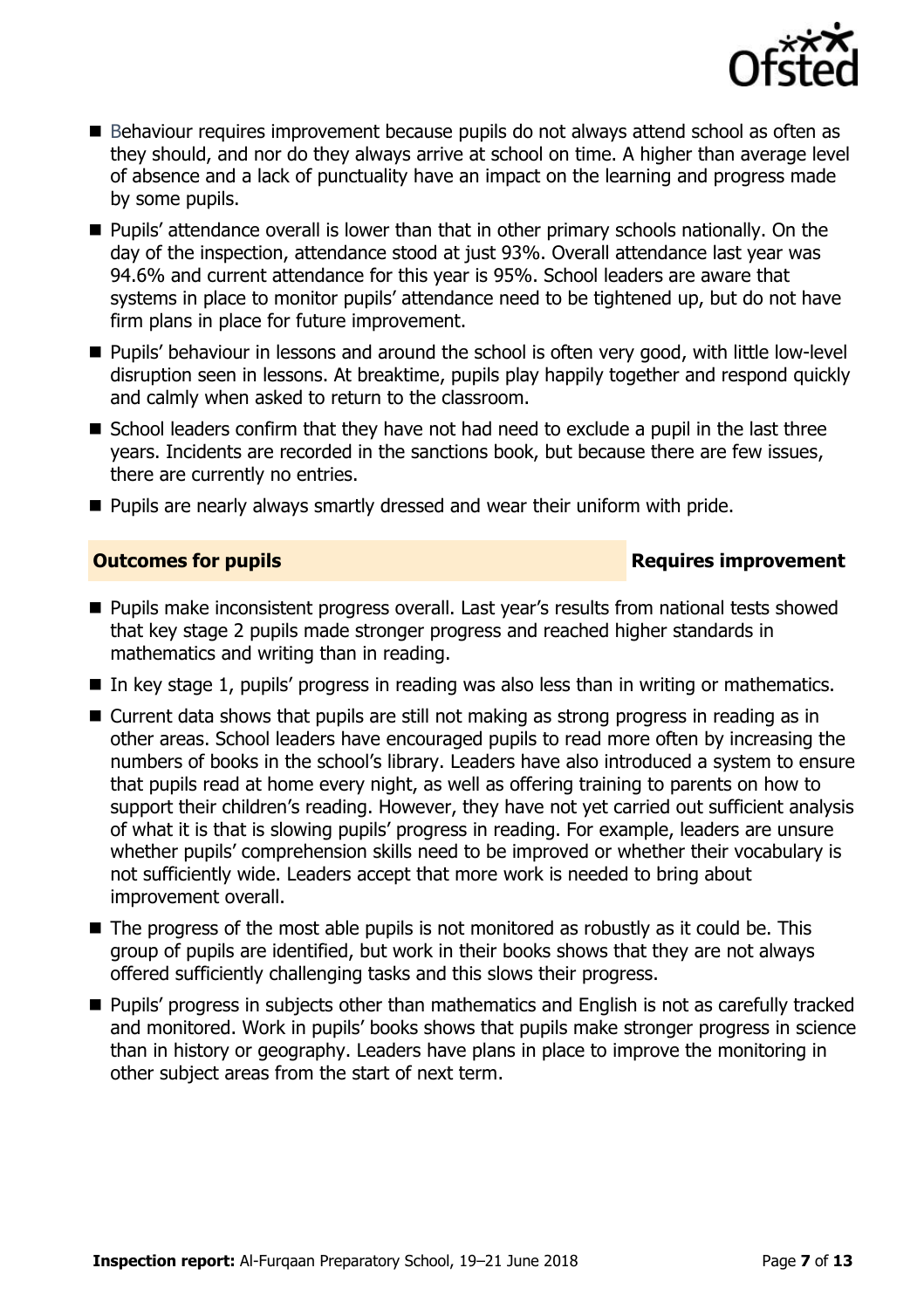

### **Early years provision Good Good**

- Parents agree that their children get off to a good start in Nursery and Reception. Parents feel that staff are skilled and caring and support both the educational and social and emotional needs of their children.
- The early years leader has a clear understanding of the needs of children who attend the unit and has put in place a wide range of learning opportunities that meet the needs of all pupils.
- The skilful use of the relatively small area outside the unit enables children to make good progress in physical development. Trips to local play areas develop this even further.
- Children's development is carefully assessed soon after they arrive in the Nursery or Reception classes. School data shows that most arrive with skills and knowledge a little below those of their peers nationally, particularly in the development of speaking and listening skills.
- A greater proportion than the national average leave at the end of Reception having reached the early learning goals. This represents good progress over time. As a result, children are well prepared when they join Year 1.
- Staff regularly observe children learning and record their observations in children's learning journeys. These observations are made by all staff members and are well written, demonstrating clear links between children's progress and the early years areas of learning.
- Welfare standards are effectively met and children feel safe and well cared for. They are clear how to stay safe, for example when pedalling fast in a small area.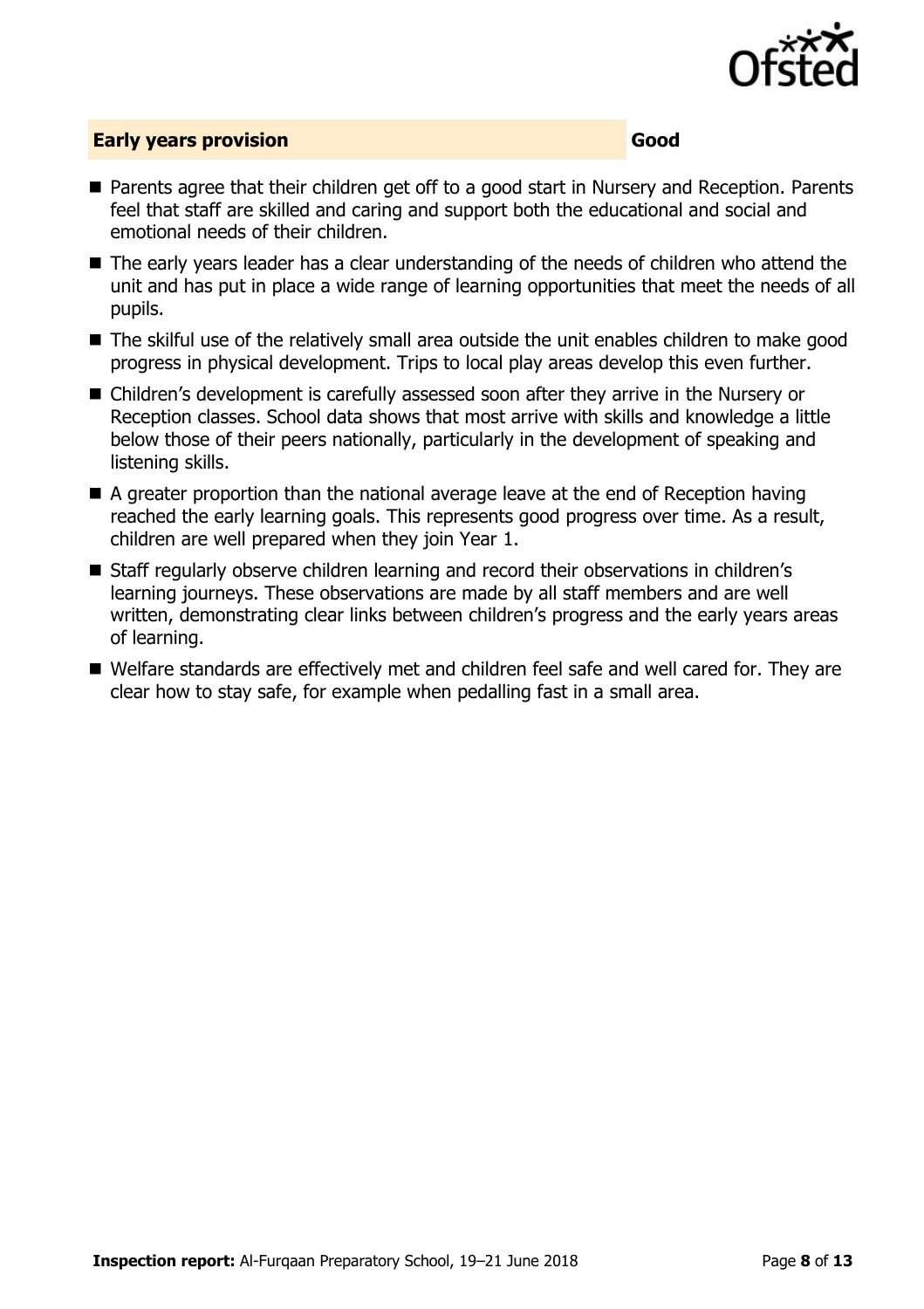

# **School details**

| Unique reference number | 131131   |
|-------------------------|----------|
| DfE registration number | 382/6019 |
| Inspection number       | 10043654 |

This inspection was carried out under section 109(1) and (2) of the Education and Skills Act 2008, the purpose of which is to advise the Secretary of State for Education about the school's suitability for continued registration as an independent school.

| Type of school                      | Other independent school |
|-------------------------------------|--------------------------|
| School category                     | Independent school       |
| Age range of pupils                 | 3 to 11                  |
| <b>Gender of pupils</b>             | Mixed                    |
| Number of pupils on the school roll | 146                      |
| Number of part-time pupils          | 44                       |
| Proprietor                          | Mr Yusuf Bham            |
| Chair                               | Mr Yusuf Bham            |
| <b>Headteacher</b>                  | <b>Bilal Aswat</b>       |
| Annual fees (day pupils)            | £1,000                   |
| Telephone number                    | 01924 453661             |
| Website                             | www.alfurqaanschool.org  |
| <b>Email address</b>                | info@alfurqaanschool.org |
| Date of previous inspection         | 19-21 January 2016       |

### **Information about this school**

- Al-Furqaan Preparatory School is a small independent school for children between the ages of three and 11. It also has a 27-place nursery on site.
- The school is not registered as having a religious character but has an Islamic ethos.
- The school is registered for 142 pupils. At the time of the inspection, there were 147 pupils on roll. School leaders had not informed the Department for Education of this change in numbers of pupils.
- The school serves the local community of Dewsbury in West Yorkshire.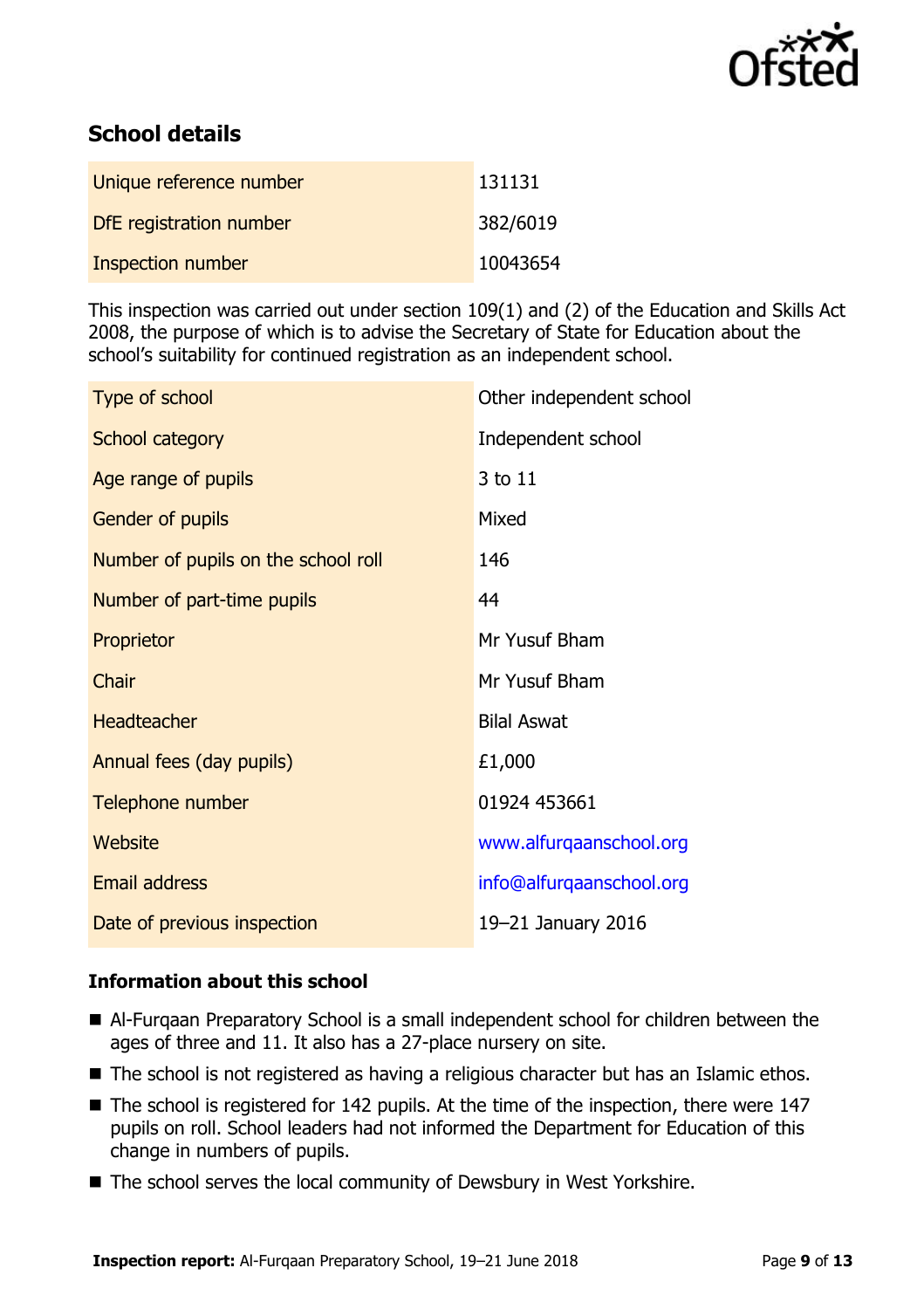

- The school does not use alternative provision for any of its pupils.
- Currently, pupils are segregated by sex in Year 5 and Year 6 for lessons in mathematics and English lessons in the mornings. Until recently, pupils were segregated by sex for all lessons but not at other times in the school day. Leaders plan that pupils will be fully integrated by September 2018 and segregation by sex will cease.
- This policy of segregating pupils by sex causes detriment to pupils as they are denied the opportunity to be educated alongside others of the opposite sex. In 2017, the Court of Appeal affirmed that strict segregation by sex in schools is a direct discrimination contrary to the Equality Act 2010. Following this judgement, the Secretary of State for Education has stated that schools that segregate by sex should be given time to cease the practice. Therefore, the school's policy on segregation has not been taken into account in this inspection when determining the judgements. We intend to write to the Secretary of State and to suggest that he commission a further inspection of the school in or after September 2018. Following September 2018, Ofsted will take any ongoing breach of the Equality Act 2010 arising from segregation into account in relation to key inspection judgements made.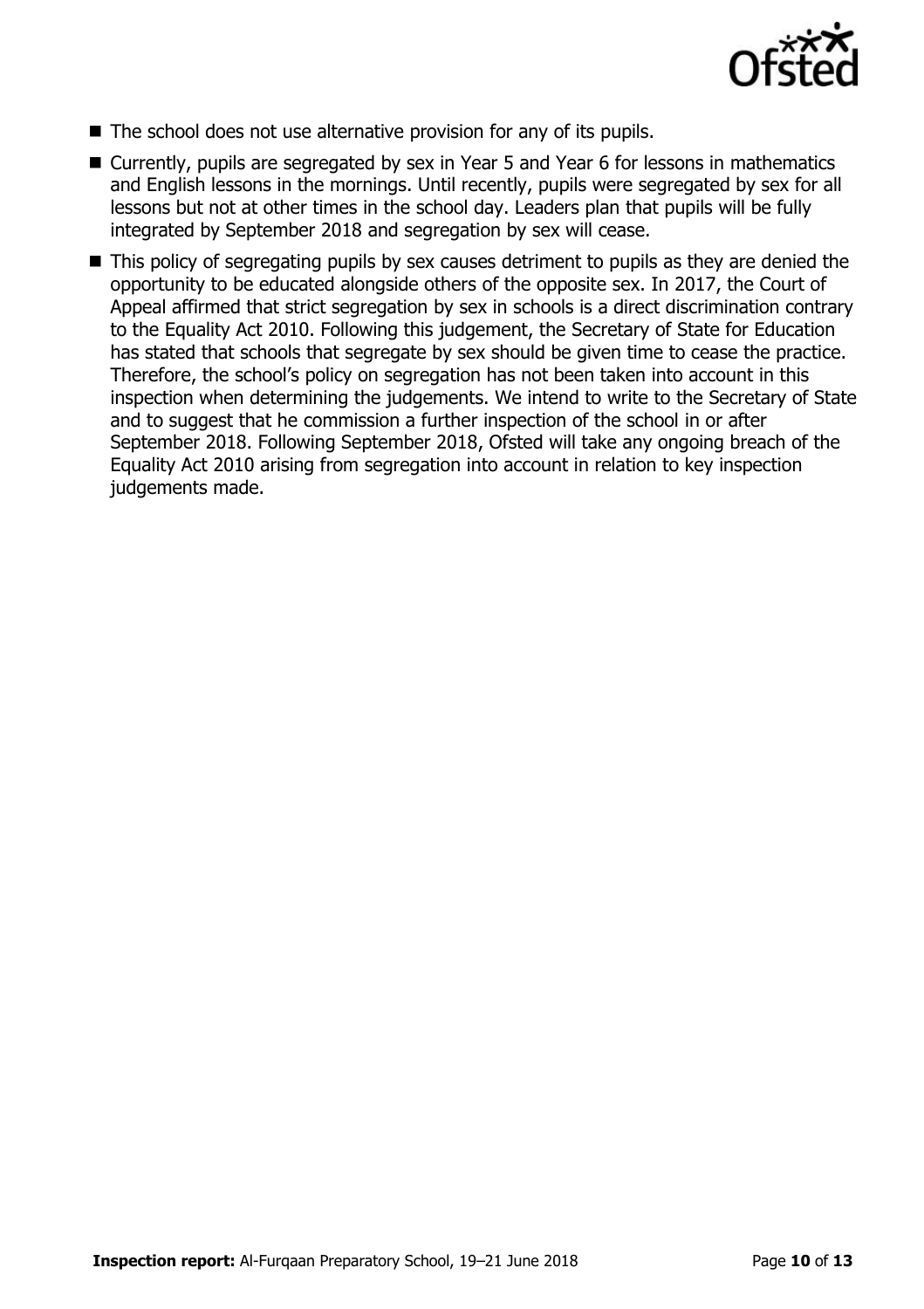

# **Information about this inspection**

- The inspection team observed learning in all areas of the school.
- Meetings were held with staff, leaders, governors, the proprietor and pupils. Informal discussions were held with two parents.
- The inspector scrutinised a range of documents, including safeguarding documents, teachers' planning, and health and safety documents.
- There were 10 responses to Parent View, Ofsted's online questionnaire. These, alongside 22 responses from members of staff, were taken into consideration by the inspection team when making inspection judgements.

#### **Inspection team**

Marian Thomas, lead inspector **Her Majesty's Inspector** 

**Philippa Darley Her Majesty's Inspector**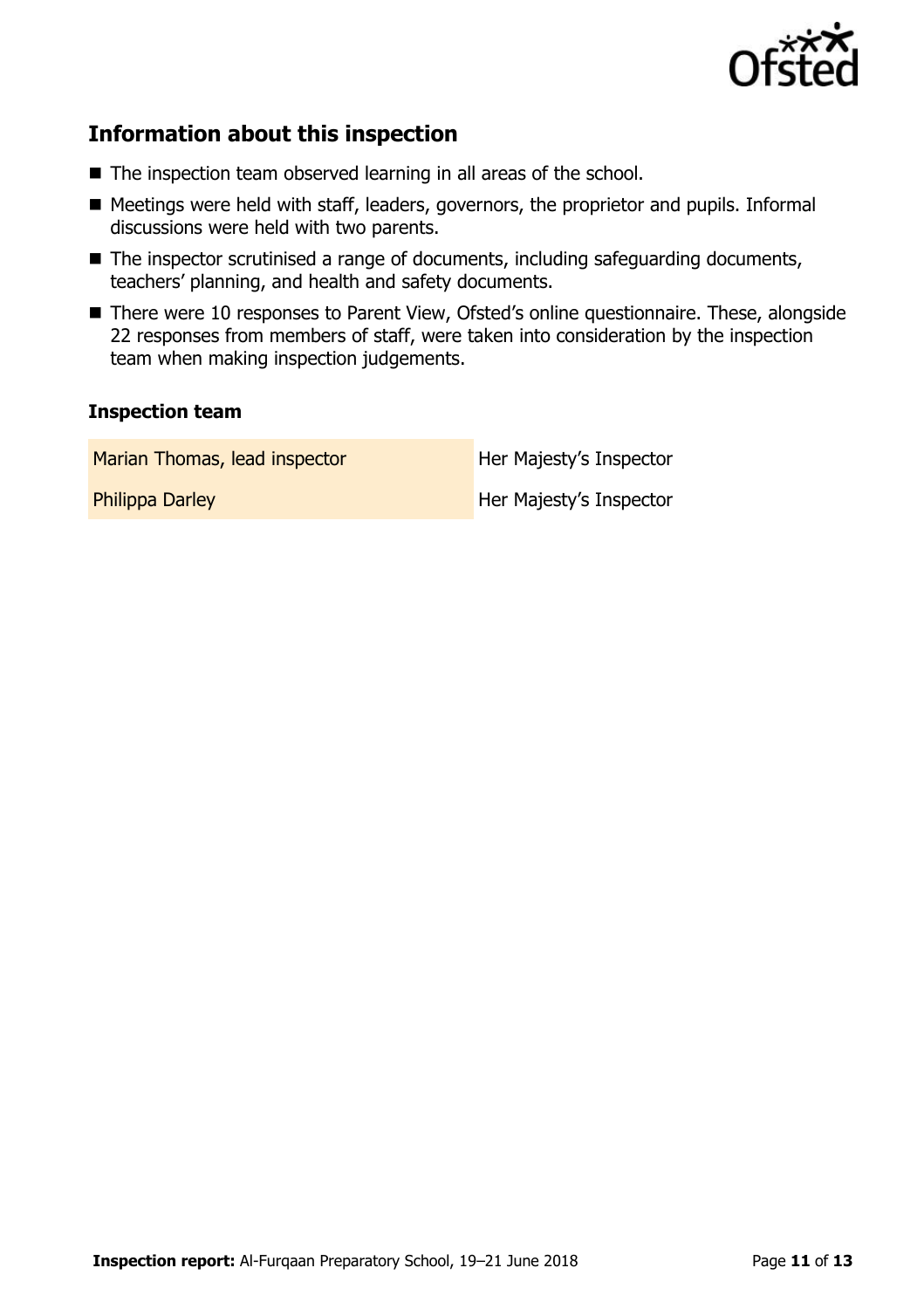

# **Annex. Compliance with regulatory requirements**

### **The school must meet the following independent school standards**

### **Part 1. Quality of education provided**

- 3 The standard in this paragraph is met if the proprietor ensures that the teaching at the school–
- 3(a) enables pupils to acquire new knowledge and make good progress according to their ability so that they increase their understanding and develop their skills in the subjects taught;
- 3(b) fosters in pupils self-motivation, the application of intellectual, physical and creative effort, interest in their work and the ability to think and learn for themselves;
- 3(c) involves well-planned lessons and effective teaching methods, activities and management of class time;
- 3(d) shows a good understanding of the aptitudes, needs and prior attainments of the pupils, and ensures that these are taken into account in the planning of lessons;
- 3(e) demonstrates good knowledge and understanding of the subject matter being taught;
- 3(g) demonstrates that a framework is in place to assess pupils' work regularly and thoroughly and use information from that assessment to plan teaching so that pupils can progress;

### **Part 8. Quality of leadership in and management of schools**

- $\blacksquare$  34(1) The standard about the quality of leadership and management is met if the proprietor ensures that persons with leadership and management responsibilities at the school–
- 34(1)(a) demonstrate good skills and knowledge appropriate to their role so that the independent school standards are met consistently;
- 34(1)(b) fulfil their responsibilities effectively so that the independent school standards are met consistently; and
- 34(1)(c) actively promote the well-being of pupils.